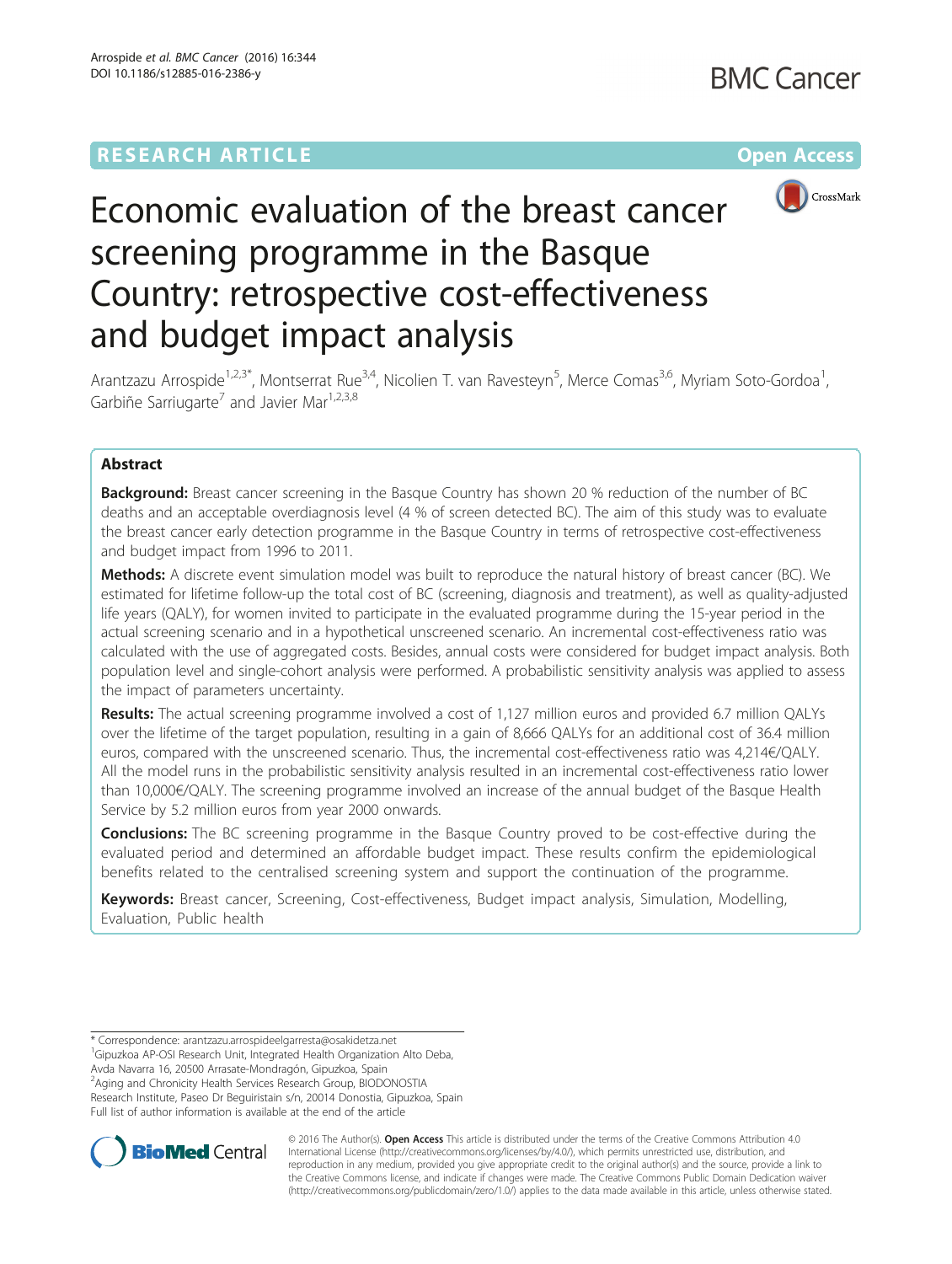#### Background

The evaluation of breast cancer (BC) screening is the subject of a controversial debate regarding its benefit and harms [\[1](#page-7-0), [2](#page-7-0)]. The BC Screening Programme in the Basque Country (BCSPBC) invited more than 400,000 women from its start in 1996 through 2011 involving more than 1.3 million mammograms. Therefore a great annual investment was assigned in order to obtain future health benefit. During this period (1996–2011) the screening programme reduced 20 % the number of BC deaths whereas 4 % of screen detected BC were overdiagnosed, which has been found to be an acceptable level [[1, 3\]](#page-7-0). Although, these figures support the continuity of the programme, such a mass preventive intervention must be evaluated also in economic terms to warrant that the allocated resources are a worthwhile investment for the entire population [[4\]](#page-7-0).

As BC screening has been employed differently throughout the world [[5](#page-7-0)], its evaluation needs to be fitted to the features of the actual women screened and to the implementation of the programme in reality. It is necessary to adopt a population-based approach in order to reflect all the demographic, epidemiological and clinical characteristics of the target population. In contrast with single cohort models, population-based models allow taking into account the heterogeneous composition of the population [\[6](#page-7-0)]. At the same time, this approach involves modelling the costs and benefits of all patients comprising both the cohort starting screening in the current year and those already undergoing screening from previous years [[7\]](#page-7-0). Moreover, the interaction of population dynamics and heterogeneity, specially related to aging, could have a substantial effect on the final result of the evaluation [[6,](#page-7-0) [8\]](#page-8-0). Although Markov modelling is the most common approach in cost-effectiveness analysis, discrete-event simulation models permit more flexible structures which allows including all these characteristics in a single model [[9, 10](#page-8-0)]. Using discrete-event simulation an artificial entity is created for each woman included in the BCSPBC and it is permitted to assign all kind of attributes to this entity in order to specify the evolution of that woman related to breast cancer and the correspondent effect of screening. By including the whole amount of entities that individually represent the invited women, the target population can be reproduced. Allowing multi-cohort modelling is a key advantage of discrete-event simulation in order to carry out economic evaluation of public health programmes.

In the context of the BCSPBC, we can retrospectively examine the cost and effectiveness for the period 1996 through 2011. Recently, a simulation model was developed with the aim of estimating the effect of the BCSPBC mainly in terms of BC mortality decrease and overdiagnosed cases [\[3](#page-7-0)]. We have used the same model, already calibrated and validated, to estimate overall costs and quality adjusted life years (QALY) attributable to the screening programme. Additional information in terms of budget impact analysis will help decision-makers to fully understand the economic impact of the screening programme on the budget of the Basque health system. Cost-effectiveness analysis and budget impact analysis provide complementary information and both are necessary when a large volume of the population is involved in the assessed intervention [\[11](#page-8-0)].

The aim of this study was to carry out the evaluation of the BC early detection programme in the Basque Country in terms of cost-effectiveness and budget impact from 1996 to 2011.

#### **Methods**

A discrete event simulation model [[9, 10](#page-8-0)] was built to reproduce the natural history of BC according to the key characteristics of the female population invited into the programme from its beginning in 1996 through 2011 [[3\]](#page-7-0). The screening test for BCSPBC consisted of mammography with double projection carried out biennially on all women aged 50 to 69 years. The target population comprised multiple cohorts of women; not only women who were invited to the programme for the first time but also successive invitations for those already included in the BCSPBC [[7,](#page-7-0) [12](#page-8-0)], thus a multiple-cohort model (dynamic model) was used to represent the whole population including women invited in different calendar years. The model allowed lifetime follow-up for each woman invited to the programme to measure both the long-term costs and benefits of screening. The evaluation period was defined as 1996 through December 31, 2011, as the target population of the programme was changed during 2012 and extended to women in their 40's with a first-degree family history of BC. However, the simulation model allowed lifetime follow-up in order to estimate the future effects of the screening during the evaluated period. The Ethics Committee for Clinical Research in Gipuzkoa Health Area evaluated and approved the study.

#### Model overview

We modelled the natural history of BC using the approach of Lee et al. [\[13\]](#page-8-0). Four main states of health were distinguished: (1) disease-free or undetectable BC; (2) asymptomatic BC that could be diagnosed by screening; (3) symptomatic BC diagnosed clinically; and (4) death from BC. Time-to-event distributions used for the modelling of the natural history of BC were obtained from previous studies [[13](#page-8-0)–[15\]](#page-8-0). All-cause mortality, excluding breast cancer specific mortality was also included as a competing risk [[16\]](#page-8-0).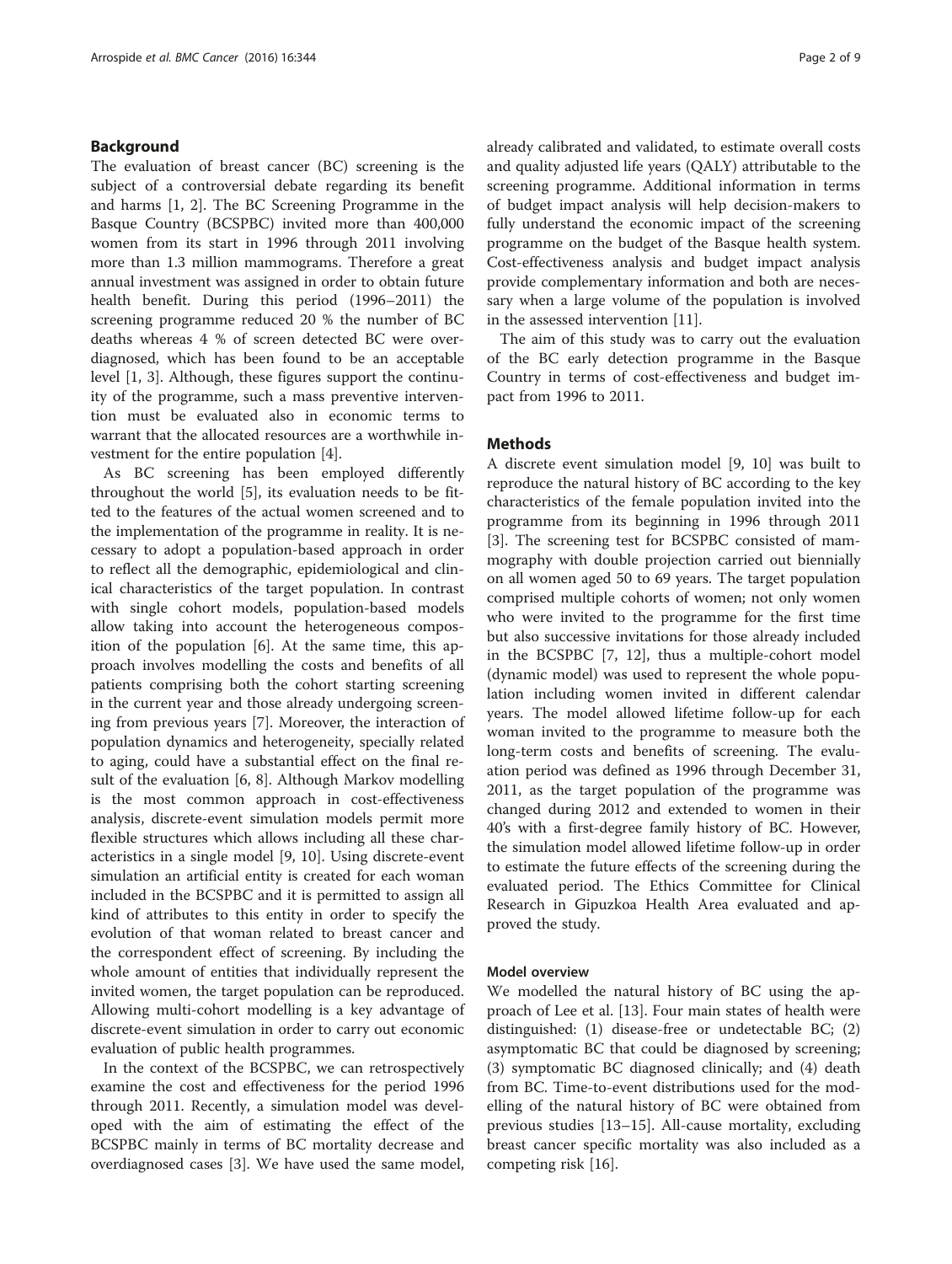Other model input data, such as the exact number of women invited for the first time and their age at the first invitation, programme sensitivity and specificity, the number of positive mammography results and the additional diagnostic tests carried out, and age- and stagespecific cancer incidence were obtained from the BCSPBC database. The final model was calibrated to obtain the closest possible results to observed data. A full description of the model has already been published [\[3\]](#page-7-0), however a Methodology Appendix (Additional file [1\)](#page-7-0) which describes the main model details and contains a simplified diagram of the model is also available online.

#### Utilities

Due to the lack of quality of life estimations in women affected by BC we decided to apply the methodology described by Stout et al to estimate the age-specific quality-of-life utility weights for the different health states [[17\]](#page-8-0). The first step consisted of obtaining agespecific EuroQol EQ-5D quality-of-life utility weights for general Spanish women population [\[18](#page-8-0)]. Following the aforementioned approach, specific percentages were applied to general population utilities in order to estimate the potential negative effects of a BC diagnosis during the first year of treatment and end of life (Table 1). We considered end of life equivalent to the metastatic stage in terms of quality of life and duration.

#### Costs

The perspective of the Basque National Health Service was considered for the economic evaluation. We included both BC diagnosis (screening and additional diagnosis tests) and treatment costs (initial, follow-up and end of life), based on resource consumption and unit costs of the Basque Health Services. The methodology of calculating the unitary costs is fully described elsewhere by Arrospide et al. [\[19\]](#page-8-0).

The diagnostic costs included screening mammography (42.28€) and other diagnostic tests carried out in the reference hospital such as echography  $(44.146)$ , fine needle aspiration (113.49€), core needle biopsy (127.46€) and surgical biopsy (2,594€). Attendants were classified in 5 groups according to screening mammography evidence for BC. Women in the highest groups (3 to 5)

Table 1 Quality of life weights in Spanish women population and its reduction due to breast cancer detection

|           | Health state |                    |                 |          |
|-----------|--------------|--------------------|-----------------|----------|
| Age       | Healthy [18] | In Situ or Stage I | Stage II or III | Stage IV |
| $50 - 64$ | 0.824        | 0.742              | 0.618           | 0.495    |
| $65 - 74$ | 0.770        | 0.693              | 0.578           | 0.462    |
| $75 - 84$ | 0.682        | 0.614              | 0.512           | 0.409    |
| >84       | 0.563        | 0.507              | 0.422           | 0.338    |

were assigned additional tests, one or several, according to the probability observed in the programme data base for the correspondent evidence group.

Treatment costs for BC detected in a clinical stage other than IV were divided into initial and 5-year follow-up costs. When BC was the cause of death, we incorporated the increased costs of the last year of life using the cost of metastatic stage. Initial treatment costs included surgery, radiotherapy and chemotherapy. Pharmacological treatment and medical consultations were incorporated in follow-up costs. For cases of metastatic BC, only annual follow-up costs were calculated. The initial cost was  $9.838 \text{ }$  for stage 0, 17.273 for I, 22.145 for II, and 28.776 for III. The follow-up annual cost was 172€ for stage 0, 908 for 1,994 for II, and 1,166 for III. The annual cost for stage IV was 17,879€.

#### Cost-effectiveness analysis

Two identical populations were created and followed until death to estimate lifetime costs and QALYs in the screened and unscreened populations. Women in the screened arm were invited according to BCSPBC implementation and no screening mammography was simulated from year 2011 onwards. However, lifetime time horizon was applied to the model to include long-term screening effects. According to the approach applied by Stout et al, during this 15-year period (retrospective time), neither costs nor QALYs were discounted, and a 3 % annual discount rate was applied prospectively to both costs and QALYs, beginning from the end of the evaluated period (31st December 2011) until death [[17](#page-8-0), [20](#page-8-0)]. In addition, a complementary scenario with no discount (0 % discount) applied was also considered.

The same model was employed to calculate the ICER for the case of a single cohort of 50,000 women aged 50 years invited to join the programme for the first time in 1996. We used the same alternatives as in the population level approach (with and without screening). As cost-effectiveness analysis is generally applied for a single cohort, these complementary results permit comparison with published data.

#### Probabilistic sensitivity analysis

The probabilistic feature of the model was based on varying the main variables randomly at the same time [[21\]](#page-8-0). Each variable was assigned a distribution fitting the range of all possible values and at the beginning of each simulation a random generator selected the value for each variable from the specified distribution. This permitted to examine the effect of joint uncertainty in the variables of the model through cost-effectiveness plane and acceptability curve [\[21](#page-8-0)]. The cost-effectiveness plane displays the incremental cost (vertical axis) and effectiveness (horizontal axis) results of 1,000 simulation runs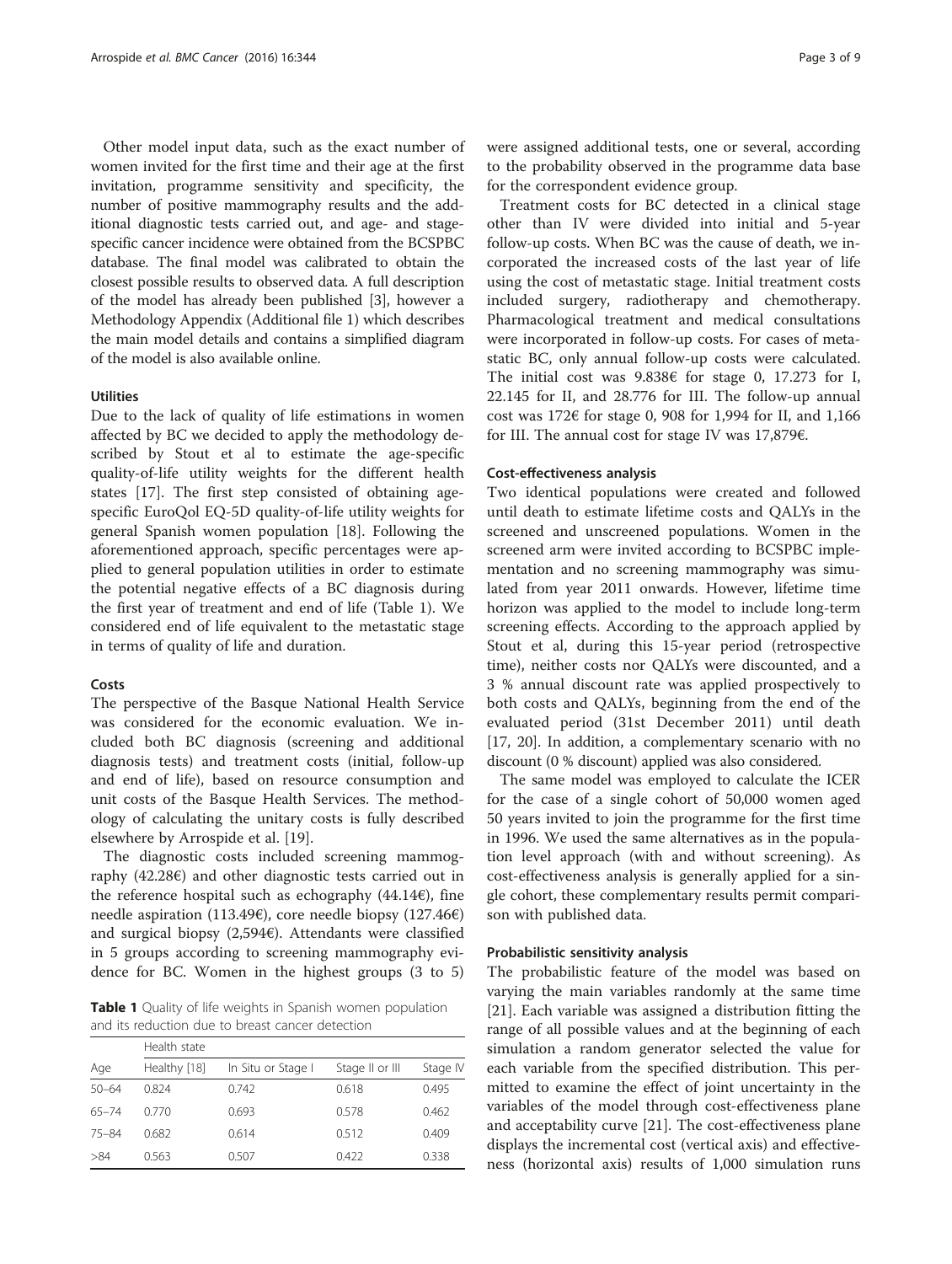<span id="page-3-0"></span>(Fig. 1). The mean value and 95 % confidence intervals (CI) were shown for the total costs and QALYs, for the differences between the results for the two scenarios, and for the ICER. The distributions used for the main parameters varied in the probabilistic sensitivity analysis were detailed in the Methodology Appendix (Additional file [1\)](#page-7-0).

Variability in participation rates was not included in the main probabilistic sensitivity analysis as variability was assumed very small. However, as we were concerned about the interest on the variation of this parameter we ran cost-effectiveness analysis for the main single-cohort model in two more scenarios with lower participation rates: 50 and 30 %.

#### Budget impact analysis

The simulation model built for multi-cohort costeffectiveness analysis was used simultaneously for budget impact analysis. Cost-effectiveness analysis allows estimating the additional benefit of a new treatment in relationship with its cost and permit comparing the results to those obtained for already accepted treatments. Undoubtedly, the framework described for costeffectiveness analysis is accepted by experts panels all over the world [[8, 22](#page-8-0)]. However there are some doubts

about its real application when health services management is based on a fixed budget. Budget impact analysis provides a new tool to estimate the effect of the decision hold on the future budget of the health services. As defined by Mauskopf et al. budget impact analysis assesses the impact of a new intervention in annual costs, annual health benefits and other important outcomes from its implementation onwards [[11, 23\]](#page-8-0).

The model was developed to calculate the annual costs for BC diagnosis and treatment in both the screened and unscreened populations. Diagnostic resources included screening or symptomatic mammograms, as well as other additional diagnostic tests that were implemented in the reference hospital. Treatment costs involved the initial treatment of the BC detected each year and follow-up therapy for prevalent BC, as well as end-of-life costs for those who died from BC. As the budget impact analysis presented financial streams over time, it was not necessary to discount the costs [[11\]](#page-8-0).

#### Results

The results of the population-level cost-effectiveness analysis are shown in Table [2.](#page-4-0) The 15-year evaluation demonstrated a cost of 1,126.6 million euros (1,608.7 million euros, undiscounted) and a provision of 6.70

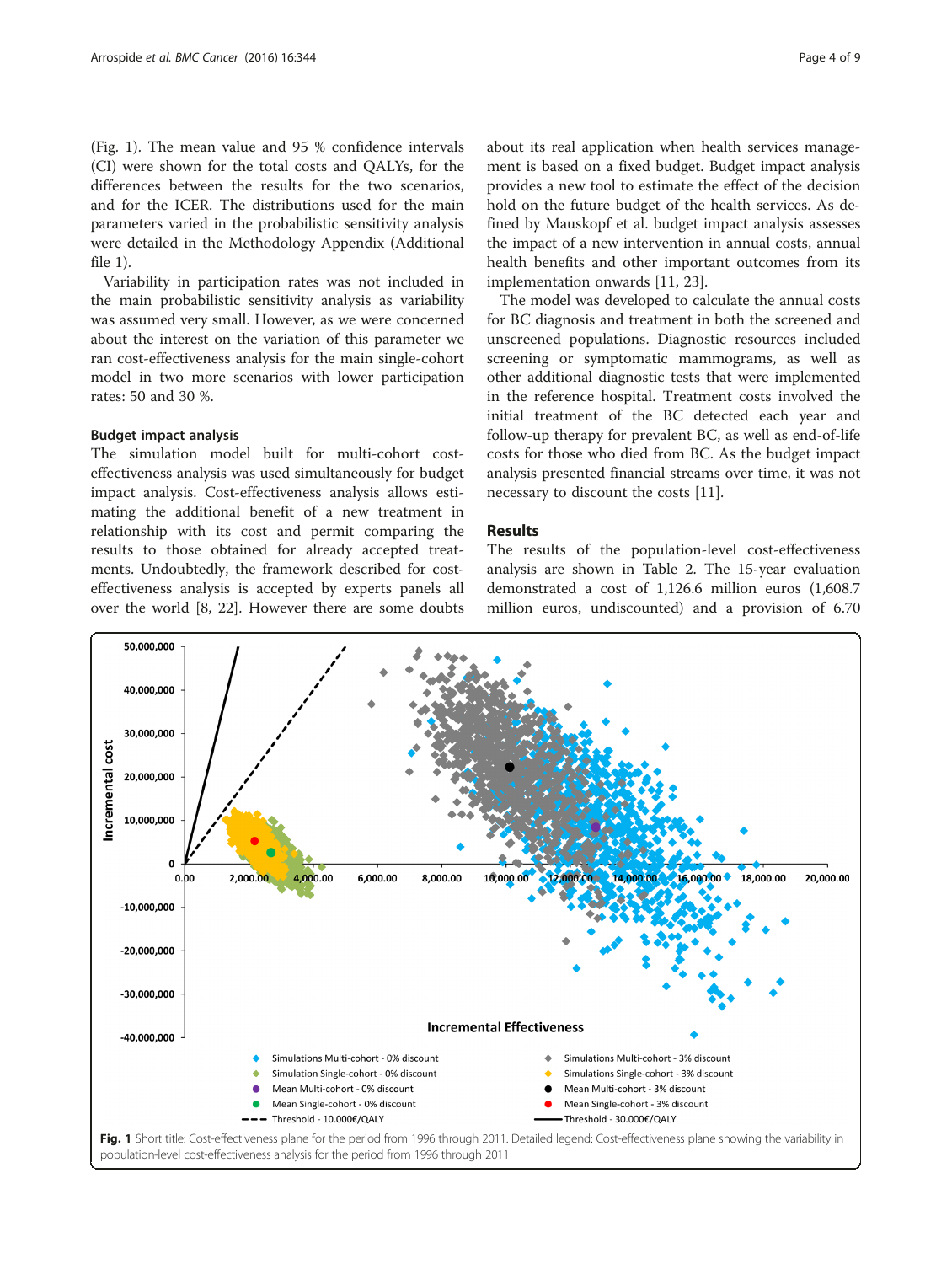<span id="page-4-0"></span>Table 2 Cost-effectiveness analysis of breast cancer screening using the multi-cohort (population level) approach

|                                    | 0 % discount <sup>a</sup> |           | 3 % discount <sup>a</sup> |           |           |           |
|------------------------------------|---------------------------|-----------|---------------------------|-----------|-----------|-----------|
|                                    | Mean                      | 95 % CI   |                           | Mean      | 95 % CI   |           |
| Screened population                |                           |           |                           |           |           |           |
| Total costs (Million Euros)        | 1,608.7                   | 1,566.0   | 1,651.7                   | 1,126.6   | 1,097.8   | 1,155.3   |
| Screening mammography costs        | 55.3                      | 55.2      | 55.5                      | 55.3      | 55.2      | 55.5      |
| Screening diagnosis workup         | 12.1                      | 11.5      | 12.7                      | 12.1      | 11.5      | 12.7      |
| Clinical cancers diagnosis workup  | 26.1                      | 25.2      | 27.0                      | 18.3      | 17.6      | 18.9      |
| Treatment costs                    | 1,515.1                   | 1,472.8   | 1,557.5                   | 1,040.9   | 1,012.5   | 1,069.3   |
| QALYs                              | 8,845,493                 | 8,828,791 | 8,862,195                 | 6,696,959 | 6,684,899 | 6,709,019 |
| Unscreened population              |                           |           |                           |           |           |           |
| Total costs (Million Euros)        | 1,584.3                   | 1,538.8   | 1,629.8                   | 1,090.2   | 1,059.2   | 1,121.3   |
| Screening mammography costs        | 0.00                      | 0.00      | 0.00                      | 0.0       | 0.0       | 0.0       |
| Screening diagnosis workup         | 0.00                      | 0.00      | 0.00                      | 0.0       | 0.0       | 0.0       |
| Clinical cancers diagnosis workup  | 30.2                      | 29.2      | 31.11                     | 22.2      | 21.5      | 22.9      |
| Treatment costs                    | 1,554.1                   | 1,509.0   | 1,599.24                  | 1.068.0   | 1,037.3   | 1,098.8   |
| QALYs                              | 8,834,785                 | 8,818,066 | 8,851,504                 | 6,688,293 | 6,676,240 | 6,700,347 |
| Difference (Screened - Unscreened) |                           |           |                           |           |           |           |
| Total costs (Million Euros)        | 24.4                      | 8.5       | 40.3                      | 36.4      | 24.6      | 1,557.5   |
| Screening mammography costs        | 55.3                      | 55.2      | 55.5                      | 55.3      | 55.2      | 55.5      |
| Screening diagnosis workup         | 12.1                      | 11.5      | 12.7                      | 12.1      | 11.5      | 12.7      |
| Clinical cancers diagnosis workup  | $-4.0$                    | $-5.1$    | $-2.9$                    | $-3.9$    | $-4.8$    | $-3.1$    |
| Treatment costs                    | $-39.0$                   | $-54.8$   | $-23.1$                   | $-27.1$   | $-38.9$   | $-15.4$   |
| QALYs                              | 10,708                    | 9,499     | 11,917                    | 8,666     | 7,746     | 9,586     |
| <b>ICER</b>                        | 2,294                     | 738       | 3,850                     | 4,214     | 2,703.41  | 5,725     |

CI confidence interval, QALY quality-adjusted life years, ICER incremental cost-effectiveness ratio <sup>a</sup>

<sup>a</sup>Discount applied beginning from the end of the evaluated period until death

million QALYs (8.84 million QALYs, undiscounted) for lifetime follow-up. In the non-screened scenario, these values were reduced to 1,090.2 million euros and 6.69 million QALYs. Thus, the ICER was 4,214€ per QALY (2,294€/QALY, undiscounted). When disaggregated costs are analysed, 92 % of the total costs were attributed to BC treatment in the screened population. Over the entire study period more than 55 million euros were invested in BC screening mammography, with an additional 12 million for further diagnostic tests, whereas only four million euros were saved in clinical or symptomatic diagnosis. Early detection also involved a savings of more than 27 million euros in the treatment of BC detected in the evaluated population. When a usual single-cohort cost-effectiveness analysis was carried out, the final results were similar in terms of ICER (Table [3](#page-5-0)).

Incremental costs and incremental effectiveness in each of the 1,000 simulations carried out in probabilistic sensitivity analysis are shown graphically in Fig. [1.](#page-3-0) All the simulations resulted in an ICER lower than  $10,000 \in$ per QALY. In addition, the related acceptability curve (Methodology Appendix) showed that in 3 % of the simulations screening was dominant (saved costs) both for the single-cohort and multiple-cohort models when no discount was applied. However, this percentage increased up to 21 % for the single-cohort model and 27 % with population level approach when costs and QALYs were discounted (3 % discount). On the other hand, incremental costs and effectiveness proportionally decreased when lower participation rates were applied in the single-cohort model, therefore the incremental costeffectiveness ratio result similar in the three scenarios (Table [4\)](#page-5-0).

Annual total costs for budget impact analysis are shown in Fig. [2.](#page-6-0) In 2011, more than 36 million euros were necessary to continue with the BCSPBC and the treatment costs related to previously detected BC; this estimation is growing yearly. As a consequence of the implementation of the screening programme, it had been necessary to add up to 9.2 million euros to the budget of the Basque Health Service in 1998. However, this figure became relatively stable from year 2000 onwards in annual 5.2 million euros.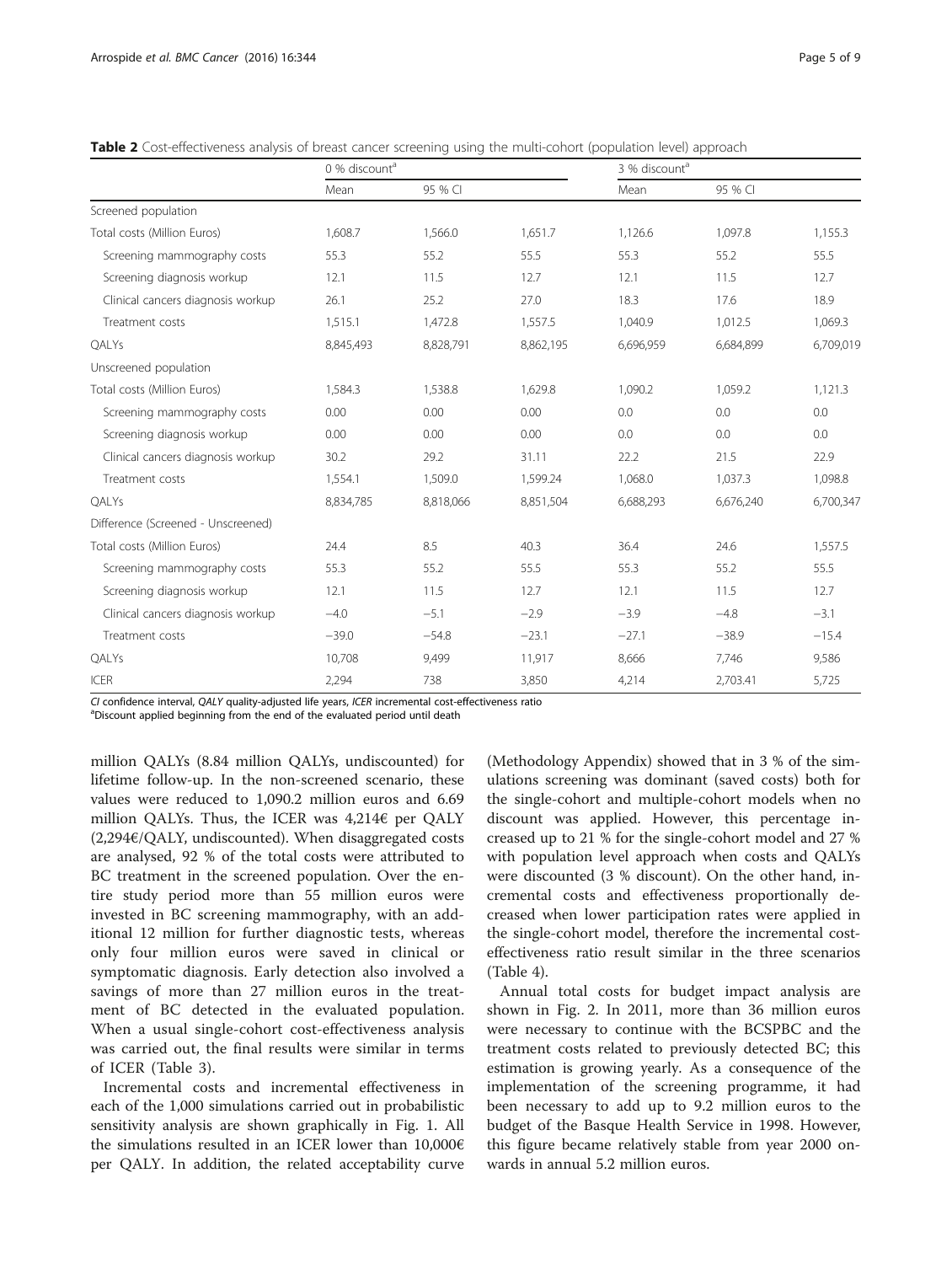|                                    | 0 % discount <sup>a</sup> |           | 3 % discount <sup>a</sup> |         |         |           |
|------------------------------------|---------------------------|-----------|---------------------------|---------|---------|-----------|
|                                    | Mean                      | 95 % CI   |                           | Mean    | 95 % CI |           |
| Screened population                |                           |           |                           |         |         |           |
| Total costs (Million Euros)        | 213.0                     | 204.7     | 221.3                     | 161.9   | 155.9   | 167.8     |
| Screening mammography costs        | 12.5                      | 12.458    | 12.5                      | 12.5    | 12.5    | 12.5      |
| Screening diagnosis workup         | 2.9                       | 2.7       | 3.1                       | 2.9     | 2.8     | 3.1       |
| Clinical cancers diagnosis workup  | 3.0                       | 2.9       | 3.2                       | 2.2     | 2.1     | 2.3       |
| Treatment costs                    | 194.5                     | 186.3     | 202.8                     | 144.2   | 138.3   | 150.1     |
| QALYs                              | 1,231,858                 | 1,228,748 | 1,234,968                 | 997,681 | 995,195 | 1,000,168 |
| Non-screened population            |                           |           |                           |         |         |           |
| Total costs (Million Euros)        | 206.7                     | 197.4     | 216.0                     | 153.2   | 146.5   | 160.0     |
| Screening mammography costs        | 0.0                       | 0.0       | 0.0                       | 0.0     | 0.0     | 0.0       |
| Screening diagnosis workup         | 0.0                       | 0.0       | 0.0                       | 0.0     | 0.0     | 0.0       |
| Clinical cancers diagnosis workup  | 3.9                       | 3.7       | 4.1                       | 3.1     | 2.9     | 3.2       |
| Treatment costs                    | 202.8                     | 193.6     | 212.1                     | 150.2   | 143.5   | 156.9     |
| QALYs                              | 1,229,578                 | 1,226,441 | 1,232,715                 | 995,803 | 993,304 | 998,301   |
| Difference (Screened - Unscreened) |                           |           |                           |         |         |           |
| Total costs (Million Euros)        | 6.3                       | 2.5       | 10.1                      | 8.6     | 5.7     | 202.8     |
| Screening mammography costs        | 12.5                      | 12.5      | 12.5                      | 12.5    | 12.5    | 12.5      |
| Screening diagnosis workup         | 2.9                       | 2.7       | 3.1                       | 2.9     | 2.8     | 3.1       |
| Clinical cancers diagnosis workup  | $-0.9$                    | $-1.1$    | $-0.7$                    | $-0.9$  | $-1.0$  | $-0.7$    |
| Treatment costs                    | $-8.3$                    | $-12.1$   | $-4.5$                    | $-6.0$  | $-8.9$  | $-3.0$    |
| QALYs                              | 2,280                     | 1,986     | 2,575                     | 1,879   | 1,650   | 2,108     |
| <b>ICER</b>                        | 2,778                     | 974       | 4,582                     | 4,623   | 2,830   | 6,416     |

<span id="page-5-0"></span>Table 3 Cost-effectiveness analysis of breast cancer screening using a single cohort

CI confidence interval, QALY quality-adjusted life years, ICER incremental cost-effectiveness ratio

<sup>a</sup>Discount applied beginning from the end of the evaluated period until death

#### **Discussion**

The BC screening programme in the Basque Country proved cost-effective during the evaluation period with both multi-cohort and single-cohort approaches assuming the recommended threshold of 30,000€ per QALY [[24\]](#page-8-0). When a 3 % discount was applied to costs and

| Table 4 Cost-effectiveness analysis for a single cohort in |  |  |  |
|------------------------------------------------------------|--|--|--|
| different attendance rate scenarios                        |  |  |  |

| Participation rate        | Incremental costs<br>(Million Euros) | Incremental<br>effectivenes (QALYs) | <b>ICFR</b> |  |
|---------------------------|--------------------------------------|-------------------------------------|-------------|--|
| 0 % discount              |                                      |                                     |             |  |
| Base Case                 | 6.3                                  | 2.280                               | 2,778       |  |
| 50 % attendance           | 3.2                                  | 1,715                               | 1,888       |  |
| 30 % attendance           | 17                                   | 1,136                               | 1,453       |  |
| 3 % discount <sup>a</sup> |                                      |                                     |             |  |
| Base Case                 | 8.6                                  | 1,879                               | 4,623       |  |
| 50 % attendance           | 5.1                                  | 1,409                               | 3,601       |  |
| 30 % attendance           | 29                                   | 934                                 | 3.051       |  |
|                           |                                      |                                     |             |  |

QALY quality-adjusted life years, ICER incremental cost-effectiveness ratio

aDiscount applied beginning from the end of the evaluated period until death

utilities from 2011 on, the ICER increased slightly but it was still far below the established threshold. The simultaneous use of a combined and a single-cohort approach was helpful to compare the efficiency of BC screening in real population dynamics (multi-cohort model) and incident cohort (single-cohort). In both cases, the results are valid only if the follow-up is long enough to achieve a steady state in the interaction between the natural history of BC and all its determinants that are modified by the screening. The steady state is defined as the time when each recently observed behaviour of the system (trade-off between short-term costs and long-term benefits) will remain constant in the future [[25\]](#page-8-0).

In a comparison of different screening programmes, De Koning pointed out the dependence of the costeffectiveness on the attendance rate and the quality of the programme [\[5](#page-7-0)]. Thus, this ICER is within the range of the best programmes as the high participation rate (80 %) and other quality indicators of the Basque programme fit well the recommended guidelines [\[26, 27](#page-8-0)]. As noted in the literature, some of those favourable figures are related to the centralised system applied by the Basque Health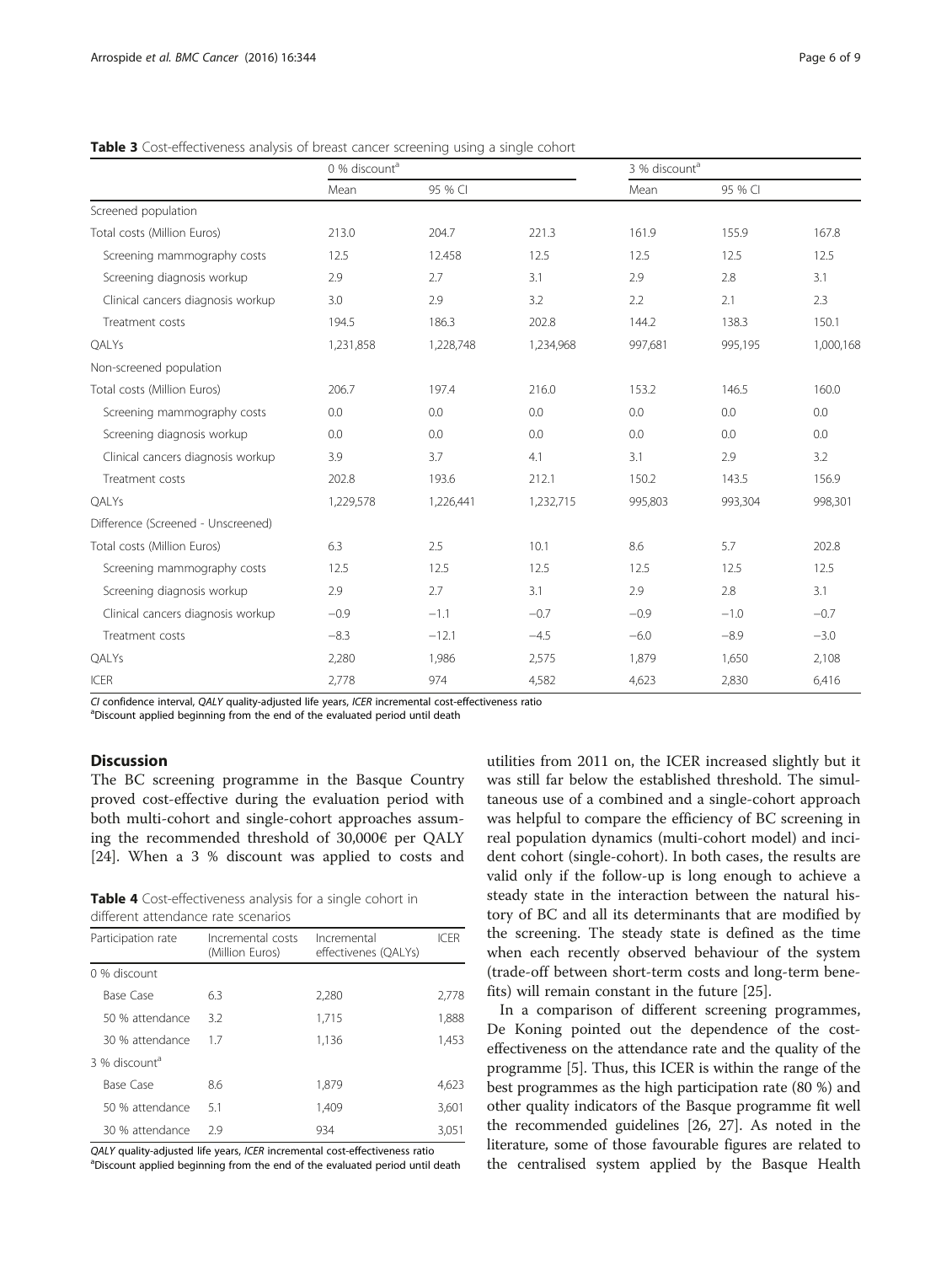<span id="page-6-0"></span>

Service to implement the BCSPBC [\[5](#page-7-0)]. Our results are similar to other studies carried out in the Spanish context that used ordinary, single-cohort cost-effectiveness analysis. Carles et al. obtained an ICER of 4,469€/QALY [[28](#page-8-0)] in Catalonia. The MIcrosimulation SCreening ANalysis (MISCAN) model was developed in the 1980's to evaluate the effects of breast cancer screening in the Netherlands [[29](#page-8-0)] and applied to Navarra [\[30](#page-8-0)] resulted in an ICER of 2,650€/life-year gained (LYG), whereas, when the MIS-CAN model was applied to Catalonia, it resulted in 4,475  $E/LYG$  [\[31\]](#page-8-0). Interestingly, application of the MISCAN model in the Netherlands with the same strategy (women aged 50–70 invited every 2 years) resulted in a similar ICER (3,400€/QALY) [[32](#page-8-0)].

Current guidelines for health economic evaluation and modelling have not adequately addressed the issue of cohort definition [\[33](#page-8-0)]. Although the standard approach is to use a single cohort, different authors have underlined the advantages of a multi-cohort method to reproduce real-world populations [\[7](#page-7-0), [34\]](#page-8-0). Kuntz et al. [33] noted that if no substantial heterogeneity is found on the basis of characteristics of the screened women in the prevalent and incident cohorts, both approaches render similar results [[33](#page-8-0)] and our results are in line with this affirmation. Similarly, O'Mahony et al. [12] highlighted how the ICER is influenced by the number of birth cohorts under differential discounting [[34](#page-8-0)]. As we have used the same discounting, aggregating cohorts did not produce differences.

All investment decisions involve an opportunity cost, and therefore, a decision to spend on one option

deprives the beneficiaries of another option [\[8](#page-8-0)]. Thus, investment in health care, curative and public health requires evidence of effectiveness and cost-effectiveness of competing interventions [[35\]](#page-8-0). When we take into account both the 67.4 million euros invested in the screening programme during its first 15 years and the total cost of roughly 1,000 million euros (36 million euros in excess), it seems clear that an explicit statement is needed regarding the best use of those resources. Actually, due to the increase in BC incidence and longer survival times achieved by early detection, an increase in the prevalence of treated cancers occurred and thus, overall costs increased considerably. In addition, treatment costs would have continued, even if the screening programme had stopped in 2011. The complementary budget impact analysis showed how the overall annual costs varied in the first years of implementation and the difference between scenarios stabilized after 2000 at approximately five million euros. The small increase in 2007 is the result of the increased screening age of 70 years. The overall diagnosis and treatment cost of the BC for the women included in the programme in the Basque Country increased to 36.6 million euros in 2011.

The high attendance rate for the programme helped to reduce disparities in BC survival [\[36, 37\]](#page-8-0). Screening rejection has been proposed on the supposition that new cutting-edge treatments can offset the delay in diagnosis, thus, making it unnecessary to treat at an earlier stage [[2\]](#page-7-0). This theory has not yet been confirmed, and, even if established, such an approach would not guarantee that innovative therapies would be available to all women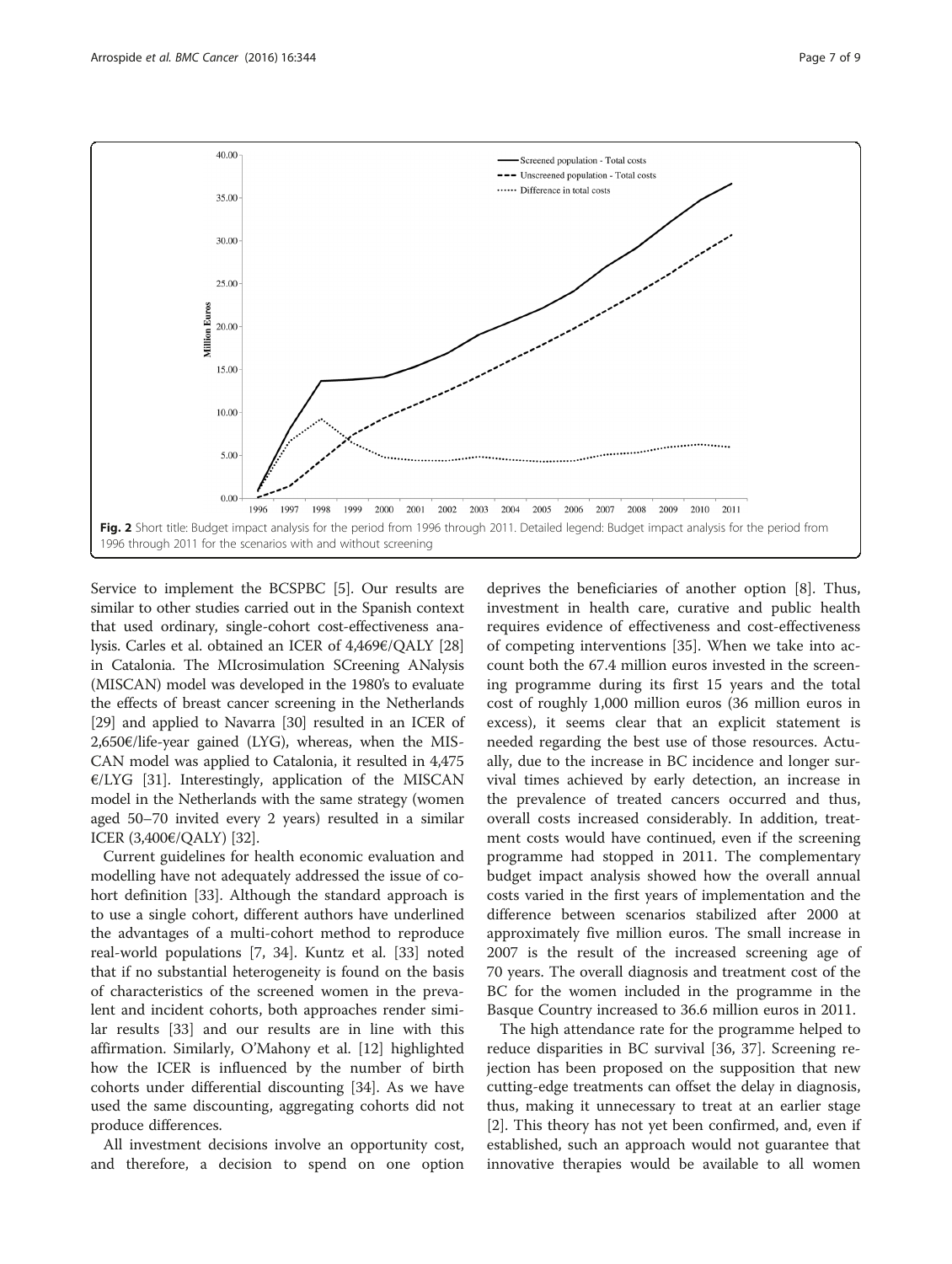<span id="page-7-0"></span>with BC. On the contrary, high attendance rates in screening programmes means that the benefit now reaches every female subject in the programme without considering her socioeconomic level.

The retrospective nature of the design of this study posed some doubts about how to deal with discounting [[8, 12, 17](#page-8-0), [33](#page-8-0)]. Following the method of Stout et al, we discounted only the future costs and benefits [[17\]](#page-8-0). In other words, the results (costs and QALYs) during the evaluation period (1996 to 2011) were directly aggregated, because they had already occurred, but we did discount the follow-up of women living after 2012 to their death as future costs and included QALYs. Although the ICER calculated without any discount changed from 4,214 to 2,294€ per QALY, the difference was not significant, because both figures were far below the usual threshold (30,000€/QALY). Similarly, from both single-cohort and multi-cohort models, we obtained almost the same ICER  $(4,600 \text{ and } 4,200\epsilon/\text{OALY})$ , which underlines the efficiency of the programme.

The growing budget impact indicates that during these years women included in the programme progressively represented a larger portion of the treatment costs of BC. The more years of follow-up included in the programme, the closer the budget is to arriving at a plateau, as these figures include only screened women. These figures highlight that after 15 years of screening the difference between budgets in the two scenarios (screened and unscreened population) could still vary in the future.

#### Conclusions

Our economic results confirm the epidemiological benefits related to the centralised screening system and support, first, the continuation of the programme and, second, the long follow-up required to fully evaluate the benefit of the programme. In terms of cost-effectiveness the ICER obtained in both population level evaluation and single-cohort assessment were far below the threshold used for decision making. However, in order to make the final decision it is necessary to take into account that five million Euros more were required annually in average in the budget of the Basque Health Services due to the implementation of the screening programme.

#### Additional file

[Additional file 1:](dx.doi.org/10.1186/s12885-016-2386-y) Model description. This file includes 465 the detailed description of the simulation model built for 4667 this study. (PDF 429 kb)

#### Abbreviatons

BC, breast cancer; BCSPBC, breast cancer screening programme in the Basque Country; CI, confidence interval; ICER, incremental cost-effectiveness ratio; LYG, life years gained; MISCAN, microsimulation screening analysis; QALY, quality adjusted life years.

#### Acknowledgements

We would like to acknowledge the support from Ester Vilaprinyó in the competing risks analysis and the natural history of breast cancer model. We also want to thank Sally Ebeling for editorial assistance. Finally, we thank the Basque Cancer Registries for providing breast cancer incidence data and the Basque Mortality Registry for providing mortality data.

#### Funding

This study was funded by the grant 2010111007 from the Health Department of the Basque Government.

#### Availability of data and materials

The dataset(s) supporting the conclusions or this article are included within the article and the Additional file 1.

#### Authors' contribution

Study concept and design: AA, JM, MR, MC, MS. Acquisition of data: MR, GS, JM. Model construction and validation: AA, MR, NvR, MC. Statistical analysis and interpretation of the results: AA, MS, MR, NvR. Drafting of the manuscript: AA, JM. Critical revision of the manuscript: MR, NvR, MC, MS, GS. All the authors have read and approved the final version of the manuscript.

#### Competing interests

The authors declare that they have no competing interests.

#### Consent for publication

Not applicable.

#### Ethics approval and consent to participate

Not applicable.

#### Author details

<sup>1</sup>Gipuzkoa AP-OSI Research Unit, Integrated Health Organization Alto Deba, Avda Navarra 16, 20500 Arrasate-Mondragón, Gipuzkoa, Spain. <sup>2</sup>Aging and Chronicity Health Services Research Group, BIODONOSTIA Research Institute, Paseo Dr Beguiristain s/n, 20014 Donostia, Gipuzkoa, Spain. <sup>3</sup>REDISSEC (Red de Investigación en Servicios de Salud en Enfermedades Crónicas – Spanish Health Services Research on Chronic Patients Network), Bilbao, Bizkaia, Spain. 4 Basic Medical Sciences department, Biomedical Research Institute of Lleida, University of Lleida, Avda. Rovira Roure 80, 25198 Lleida, Spain. <sup>5</sup>Department of Public Health, Erasmus University Medical Center Rotterdam, Dr Molewaterplein 50, 3015, GE, Rotterdam, The Netherlands. <sup>6</sup>Evaluation and Epidemiology Department, Hospital del Mar – IMIM (Hospital del Mar Medical Research Institute), Passeig Maritim 25-29, 08003 Barcelona, Spain. <sup>7</sup> Breast Cancer Early Detection Programme, Public Health Division of Bizkaia, Basque Government, Alameda Rekalde 39, 48008 Bilbao, Bizkaia, Spain. <sup>8</sup> Health Management Service, Integrated Health Organization Alto Deba Avda Navarra 16, 20500 Arrasate-Mondragón, Gipuzkoa, Spain.

#### Received: 17 September 2015 Accepted: 25 May 2016 Published online: 01 June 2016

#### References

- Paci E. EUROSCREEN Working Group. Summary of the evidence of breast cancer service screening outcomes in Europe and first estimate of the benefit and harm balance sheet. J Med Screen. 2012;19 Suppl 1:5–13.
- 2. Biller-Andorno N, Jüni P. Abolishing mammography screening programmes? A view from the Swiss Medical Board. N Engl J Med. 2014;370:1965–7.
- 3. Arrospide A, Rue M, van Ravesteyn NT, Comas M, Larrañaga N, Sarriugarte G, Mar J. Evaluation of health benefits and harms of the breast cancer screening programme in the Basque Country. BMC Cancer. 2015;15:671.
- 4. Russell LB, Gold MR, Siegel JE, Daniels N, Weinstein MC. The role of costeffectiveness analysis in health and medicine. JAMA. 1996;276:1172–7.
- 5. De Koning HJ. Breast cancer screening; cost-effective in practice? Eur J Radiol. 2000;33:32–7.
- 6. Ethgen O, Standaert B. Population- versus cohort-based modelling approaches. Pharmacoeconomics. 2012;30:171–81.
- 7. Hoyle M, Anderson R. Whose costs and benefits? Why economic evaluations should simulate both prevalent and all future incident patient cohorts. Med Decis Making. 2010;30:426–37.